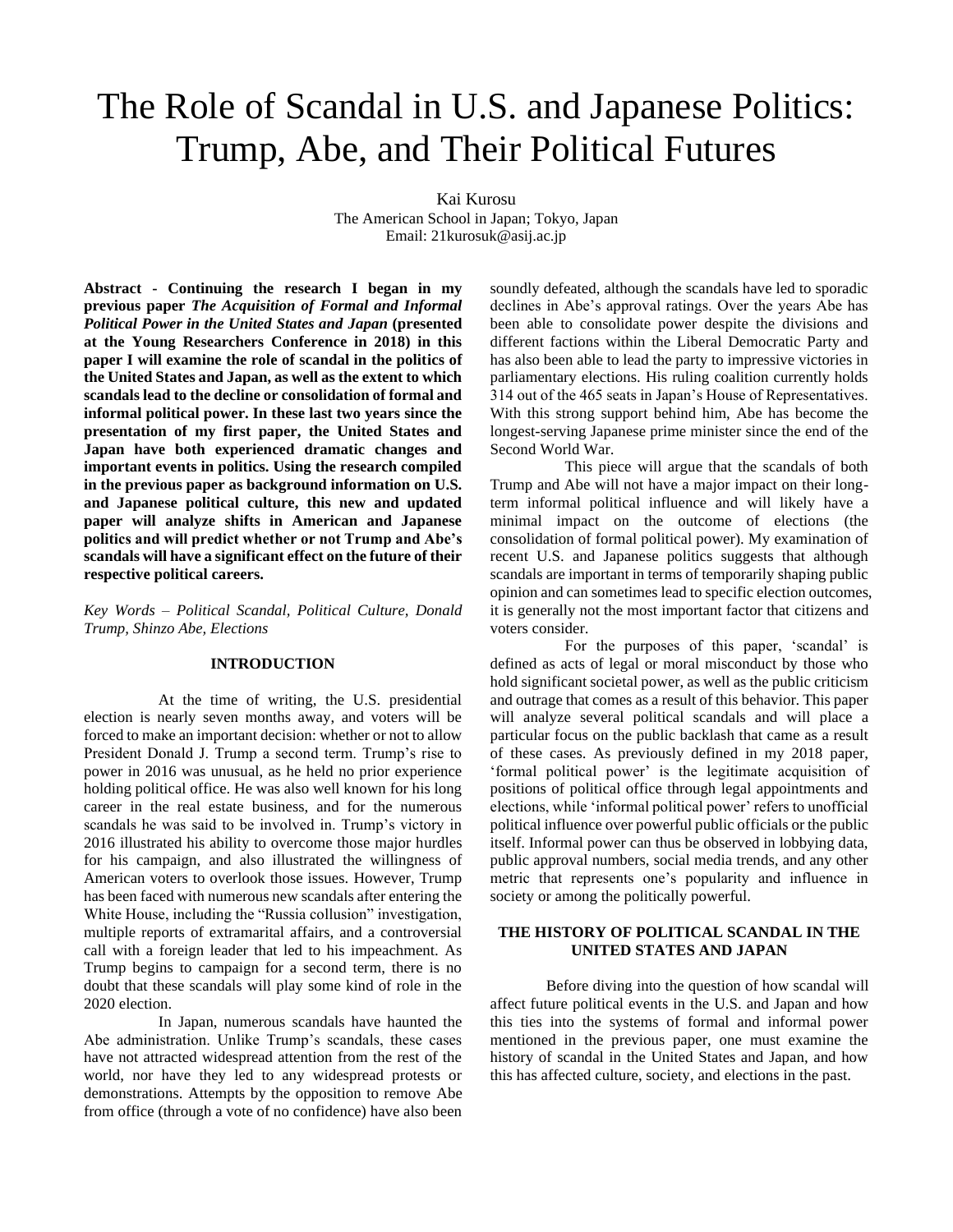**United States** In the United States, scandal has always been present at the highest levels of government, including the presidency. Thomas Jefferson was known for having extramarital affairs, Warren G. Harding's presidency is still plagued by the Teapot Dome scandal, and more recently even popular presidents such as Ronald Reagan and Bill Clinton have faced widespread public criticism for scandals that they played a role in. Additionally, members of Congress have been involved in numerous scandals over the years (such as the Jack Abramoff scandal). This section will examine the Watergate scandal during Richard Nixon's presidency, the Iran-Contra scandal during Ronald Regan's presidency, and the extramarital affair scandal of Bill Clinton's presidency as a framework to analyze the effect that Trump's scandals will have on his political future.

Watergate is perhaps the most consequential political scandal in the history of the United States. Although scandals have always played an important role in American politics, the extensive investigation and widespread media coverage was something that the nation had never seen before. The case involved a break-in into the Watergate complex in Washington D.C. in July 1972, where the Democratic National Committee office was located. Those arrested had ties to Richard Nixon's reelection campaign and had been caught stealing documents and wiretapping phones. Nixon immediately denied his involvement in the break-in and took sweeping action to cover up any potential link between those involved and his administration. After an extensive investigation by intelligence agencies and the Congress that spanned nearly two years, Nixon resigned in 1974.

Nixon remains the only U.S. president to ever resign the office, and this came after two years of extensive investigation and overwhelming pressure from congressional leaders and political insiders, which indicated to Nixon that his chances of impeachment and removal from office were inevitable. The Watergate case illustrated that evidence of a link between a politician (in this case the president of the United States) and suspicion of criminal conduct (or other wrongdoing of equal stature) is not necessarily enough for someone to immediately lose the formal political power he or she has consolidated over the years. Nixon was reelected the same year as the Watergate break-in with an electoral landslide, defeating Democrat George McGovern with 520 electoral votes compared to McGovern's 17 electoral votes, and secured a popular victory of nearly 20 million votes. [1] However, Nixon later made serious mistakes in his own handling of the scandal. For example, it was revealed that he had arranged "hush money" for the five burglars caught breaking into the DNC office. He had also ordered the CIA to obstruct the FBI's investigation into the break-in, and had fired Archibald Cox, the independent special prosecutor tasked with investigating the break-in. These abuses of presidential power and Nixon's obstruction of justice were investigated over a long period by Congress and the public, who now had easy access to this information through 24-hour news coverage. [2] This led to Nixon's eventual demise, and it is often said that the cover-up was what brought Nixon down, not the break-in. Nixon not only suffered a serious loss of his formal political power (by resigning from his position as president), but also a loss of the informal political influence that he had consolidated over the years. President Gerald Ford's pardoning of Nixon is generally considered to be a major factor in Ford's loss to Jimmy Carter in the 1976 presidential election and compounded on the distrust of government and Nixon's allies, which had come as a result of Watergate. [3] Although public sentiment on Nixon's tenure has shifted somewhat in recent years (notably, Nixon has been praised in recent years for his efforts regarding environmental protection), at the time the scandal received enough public outrage to cause a demise in Nixon's formal and informal political power, and the loss of Nixon's informal political power over the public (a decline in public trust) even led to the loss of Ford's formal political power.

Watergate, however, seems to be an outlier and a stark contrast to the way political scandals have played out in more recent years, such as in the case of Iran-Contra. Iran-Contra was a major scandal that plagued Ronald Reagan's administration. Reagan's administration had operated an arms trade with Iran, which had recently gone through an Islamic revolution in 1979 and had been holding American hostages. Using the funds secured by this arms deal, the administration would be able to fund the Contras in Nicaragua, an anti-communist group that had been fighting a guerrilla conflict with the leftist Sandinista government. The press first reported on the scandal, and after further investigation by Attorney General Edwin Meese, it was revealed that much of the money secured from the arms deal (\$18 million of the \$30 million total) was not officially accounted for. Reagan was forced to retract earlier statements in which he denied any negotiations with Iran or terrorists, and it was revealed that Reagan's national security advisor John Poindexter was aware that the diverted funds had been sent to the Contras. Investigations by Congress concluded that Reagan's lack of oversight had enabled the diversion of funds, and included televised testimonies of key players in the scandal, including President Reagan. Reagan's vice president George H.W. Bush was elected president in 1988 and pardoned many who were implicated in the scandal. [4] Reagan did, to an extent, lose the trust of the public during this scandal. However, it can be said that Reagan managed to maintain both formal political power and informal political influence. In terms of formal political power, there were no serious attempts to impeach Reagan, and his own vice president was able to carry the 1988 election in a 426-111 electoral landslide. [5] In terms of informal political power, Reagan continues to be revered to this day by the American center-right as a hero of modern American conservatism.

Bill Clinton's extramarital affair with White House intern Monica Lewinsky consumed the second term of his presidency. Kenneth Starr was an independent special prosecutor appointed to investigate the Whitewater controversy, a scandal that involved Bill and Hillary Clinton and a series of real estate transactions they had made with James and Susan McDougal. Several inquiries were opened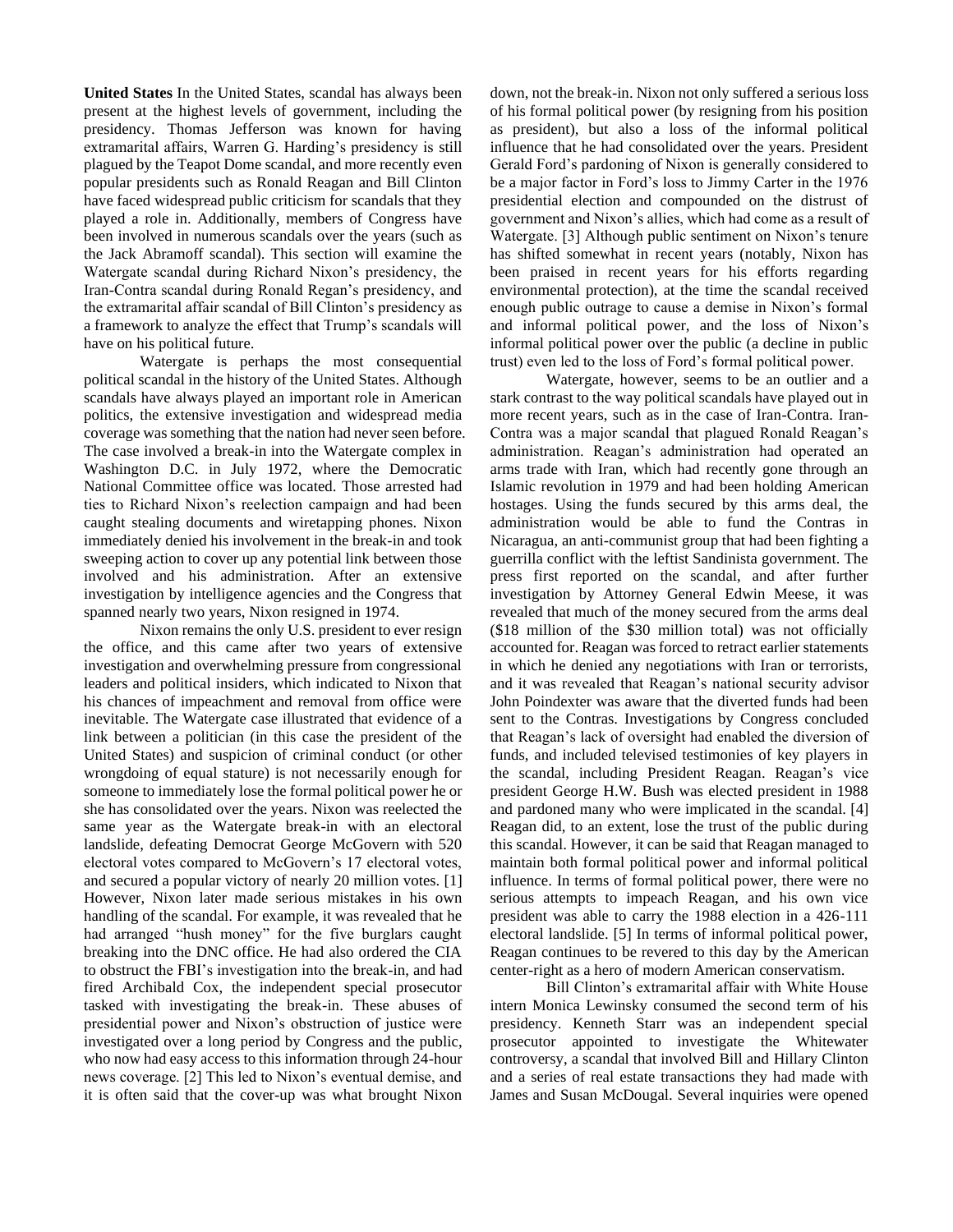into the Whitewater case, but none had gathered enough evidence to charge the Clintons with criminal conduct. [6] However, when Kenneth Starr took over the investigation in 1994, the investigation would change direction and look into a completely different issue: Bill Clinton's extramarital affair with a White House intern, Monica Lewinsky. Bill Clinton had faced allegations of sexual misconduct prior to his election as president and the investigation into these allegations, combined with the Starr investigation into the Whitewater scandal, led to the stunning reveal in 1998 that Clinton had been having an affair with Lewinsky. The case went to federal court, and after denying the claims for months, Clinton eventually testified before the court's grand jury, admitting responsibility and apologizing to the American public. He was impeached in January of 1999 for perjury and obstruction of justice but was acquitted of both charges in a Senate trial the following month. Clinton did lose some formal and informal political power as a result of his scandals. He became the second president in American history to be impeached by the House of Representatives, and his scandals contributed to a long-lasting public image of Clinton and his family as inauthentic, untrustworthy, and unethical. However, Clinton was *not* removed from office, and the Democratic Party even gained seats in the 1998 midterms. [7] The focus by Republicans on impeachment is generally considered to be a cause of the Democratic gains in these elections. [8] Clinton also left office as one of the most popular presidents in modern American history, maintaining a strong hold on his influence over the public. [9]

**Japan** Japanese politics was completely reformed at the end of the Second World War when the occupying American forces reformed Japan's government and wrote a new constitution for the country. Since then, several political scandals have captivated the nation and led to the demise of some powerful political figures. While there haven't been quite as many large-scale political scandals as the United States (where virtually every administration has faced at least one), these scandals have shaped the political culture and history of Japan and can provide hints as to how political scandals will shape the future.

The Lockheed scandal (ロッキード事件) occurred in 1976 and is often considered to be the most high-profile political scandal in Japanese history. The case involved bribes between the Lockheed Corporation (now Lockheed-Martin) and top Japanese politicians and business officials, including Prime Minister Kakuei Tanaka. Lockheed's former chief operating officer and vice president A. Carl Kotchian admitted to this on February 6, 1976, to the U.S. Senate Foreign Relations Committee, and revealed that the bribes involved a promise that All-Nippon Airways (a major Japanese civilian airline) would purchase Lockheed's Tri-Star jet. When these reports reached Japan, it was revealed that leaders of the Liberal Democratic Party had been involved. Among them was Kakuei Tanaka, the former prime minister, who was eventually arrested and imprisoned. Although the LDP suffered a setback in that year's elections,

it held onto its parliamentary majority. [10] [11] Today, Tanka remains one of Japan's most popular prime ministers. Although the LDP's formal political power took a major loss, Tanaka continued to hold on to informal political power. The prime ministers who followed Tanaka were known to be close allies of him, and the Japanese public continues to admire the uneducated and poor country boy who eventually became prime minister. [12] [13]

The Recruit Scandal (リクルート事件) was exposed in 1988 and involved some of Japan's top political leaders. Recruit was a Japanese real estate company that engaged in insider trading with Japanese media executives, bureaucrats, and politicians. Between 1984 and 1986 it offered unlisted shares in real estate subsidiaries to this group, and those who purchased the unlisted shares were able to sell them at high prices after Recruit went public in 1987. Those implicated in the scandal included Prime Minister Noboru Takeshita, Chief Cabinet Secretary Keizo Obuchi, and former Prime Minister Yasuhiro Nakasone, as well as numerous other high-profile politicians. At the time, Japan had very few anti-insider trading laws and regulations, and thus very few of these politicians were ever charged with crimes. Formal power and informal power were both lost to an extent; the LDP suffered setbacks in elections and lost some public support. [14] [15] [16] However, the LDP managed to hold on to their formal political power (as the ruling party) until 1993, and although their credibility was hurt temporarily, they remained a powerful and popular force in Japanese politics.

#### **TRUMP, ABE, AND SCANDAL: WHAT HAS HAPPENED SO FAR**

**Trump** In the two years since I presented my previous paper *The Acquisition of Formal and Informal Political Power in the United States and Japan*, the political scene of the United States has changed dramatically. The midterm elections were a stunning blow to the Trump administration and the Republican Party, as the Democrats were able to gain a majority in the House of Representatives. The new Democratic majority supported the Russian election meddling and Trump-Russia collusion investigation, and this culminated in the publishing of Robert Mueller's official report in April 2019. Although Mueller did not charge Trump with any official crimes, he also did not rule out the possibility that Trump had committed crimes. Despite calls for further investigation by Congressional Democrats, the investigation ended there and did not lead to impeachment proceedings or an indictment of the president. Some key Trump campaign officials, such as former National Security Advisor Michael Flynn, former Trump campaign CEO Paul Manafort, and longtime Trump advisor Roger Stone have been arrested and indicted for criminal conduct. However, Trump claimed that the Mueller report had vindicated him, and his approval ratings remained static. [17] In September of 2019, an anonymous whistleblower reported that Trump had pressured (with the threat of halting military aid) Ukrainian president Volodymyr Zelensky on a phone call to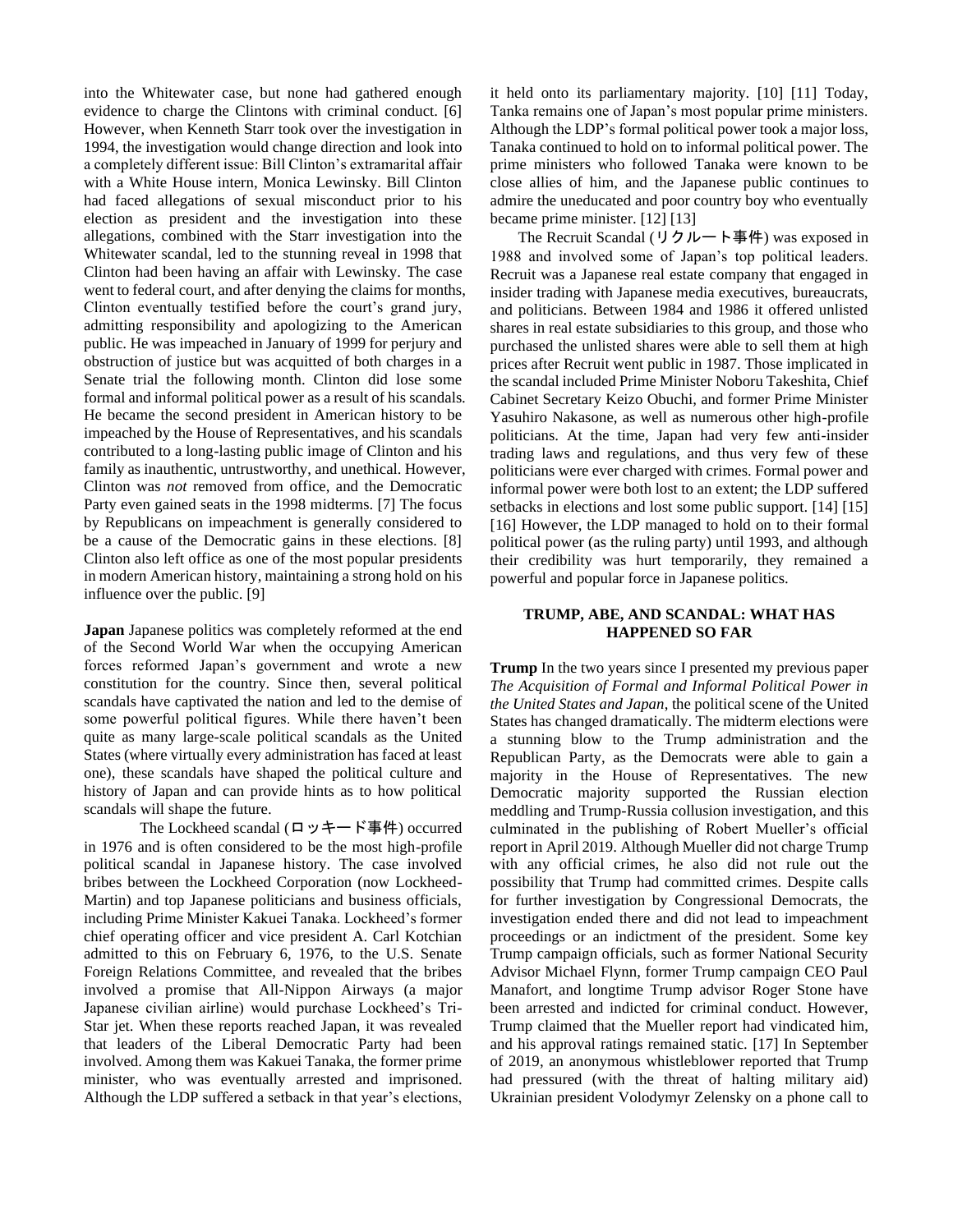investigate former Vice President Joseph R. Biden Jr., a political rival who had announced his candidacy for the Democratic presidential nomination in 2020. This allegation led to heavy criticism from Congressional Democrats, who argued that Trump had invited a foreign power to interfere in the 2020 presidential election, and that he had abused the powers of the presidency to advance his personal political interests. House Democrats, now in the majority, quickly began an investigation into the matter, calling witnesses to committee hearings and introducing articles of impeachment. Despite arguments from Congressional Republicans that the process was rigged and that Trump had genuine concerns about Biden's alleged corruption in Ukraine, the witnesses confirmed that Trump had solicited a "quid pro quo" with Zelensky, asking for an investigation into Biden in exchange for military aid and an official White House meeting between the two leaders. Democrats introduced two articles of impeachment: abuse of power and obstruction of Congress. The two articles passed Congress on December 18, 2019, with no Republican support for both articles. This made Trump the third president in U.S. history to be impeached by the full House of Representatives. His defense team in the Senate trial included high-profile lawyers such as Alan Dershowitz and Kenneth Starr. The Republican-controlled Senate refused to call witnesses to the trial, and both articles were rejected on party lines (48-52 and 47-53), with the exception of Sen. Mitt Romney (R-UT) who voted yes on article I, the abuse of power. [18]

There is no evidence that these scandals had an immediate impact on Trump's approval among the American public, which shows he has been able to maintain his hold on informal political power. His approval ratings instead improved, indicating that impeachment does not seem to be a major concern among American voters. Additionally, while several reports of extramarital affairs and other claims of inappropriate behavior have dominated press coverage of the Trump administration, there haven't been major drops in his approval and disapproval ratings, as his approval rating has remained near 40 percent and his disapproval rating at around 50 percent. [19] The 2020 presidential election will be the true test of whether or not these scandals can contribute to the demise of his formal political power, but because he has been able to so firmly maintain his grip on informal political power, it seems unlikely that this will have a major effect on the outcome of the election.

**Abe** The Abe Administration, which has become the longestlasting Japanese administration since the end of the war, has seen its fair share of scandal as well. In February of 2017, it was revealed that the Japanese Finance Ministry sold heavily discounted land in Osaka prefecture to Moritomo Gakuen, a private school that was known for promoting right-wing nationalist education. Prime Minister Abe's wife Akie Abe was listed as an honorary principal of Moritomo Gakuen, and this led to allegations of government favoritism. The ministry maintained that this was not a reason for the sale, but documents detailing the transactions between the ministry

and the school were destroyed. Allegations of Abe's favoritism and overstep of power arose again in May of the same year. A new veterinary department at the Okayama University of Science had been requesting approval from the Japanese Education Ministry for nearly 50 years and had finally received government approval. This department was to be run by school operator Kake Gakuen, and the allegations that Abe was personally involved came about after it was revealed that Abe and the head of Kake Gakuen were longtime friends. [20]

These scandals led to the worst drops in approval ratings for Abe. In February, after the Moritomo story broke out, Abe's approval ratings fell 8.3 percent (41 percent approval), and a poll conducted in July of 2017 indicated that Abe's approval ratings had fallen to 26 percent. [21]

The most recent scandal to hit the Abe administration is the Sakura Wo Miru Kai (桜を見る会) Scandal, which broke in November of 2019. The scandal centered on the annual cherry blossom-viewing event that Japanese prime ministers hold in the spring. The allegations against Abe were that he had misdirected public funds and prioritized his own supporters (in his Koenkai organization) from his home constituency to participate in the event. His office in his home constituency had offered special exclusive packages to his Koenkai supporters, which included transportation to Tokyo and a stay at a luxurious hotel. Opposition parties took advantage of this opportunity to criticize the administration and slow its legislative agenda. Abe and his senior aides said documents detailing guest lists had been shredded, and that it could not provide specific information about guests out of concern for their privacy. The opposition pointed out what they claimed was a pattern of hiding and covering up wrongdoing, as well as an abuse of the prime minister's office for Abe's personal affairs. Although this led to an immediate six-point drop in approval ratings, his approval rating had improved since the Moritomo-Kake scandals and was still at a relatively strong 42 percent after the scandal broke. [22] [23] While Abe has sporadically suffered serious threats to his informal political influence over the public, his public image seems to recover, and he has been able to hold on to formal political power through elections.

More recently, Abe's administration and the LDP have been put under more intense scrutiny for the conduct of top party officials and members of parliament (some who served in Abe's cabinet) who have been investigated for various criminal activities, as well as a controversial new bill that would give the prime minister new powers over prosecutors. However, Abe's history of overcoming scandals suggests that it is unlikely that these new problems will destroy his political future.

#### **CONCLUSION: WHAT WILL HAPPEN NOW?**

Although these scandals have revealed the weaknesses of both leaders, they have also shown their strengths. Trump's major appeal among his core base of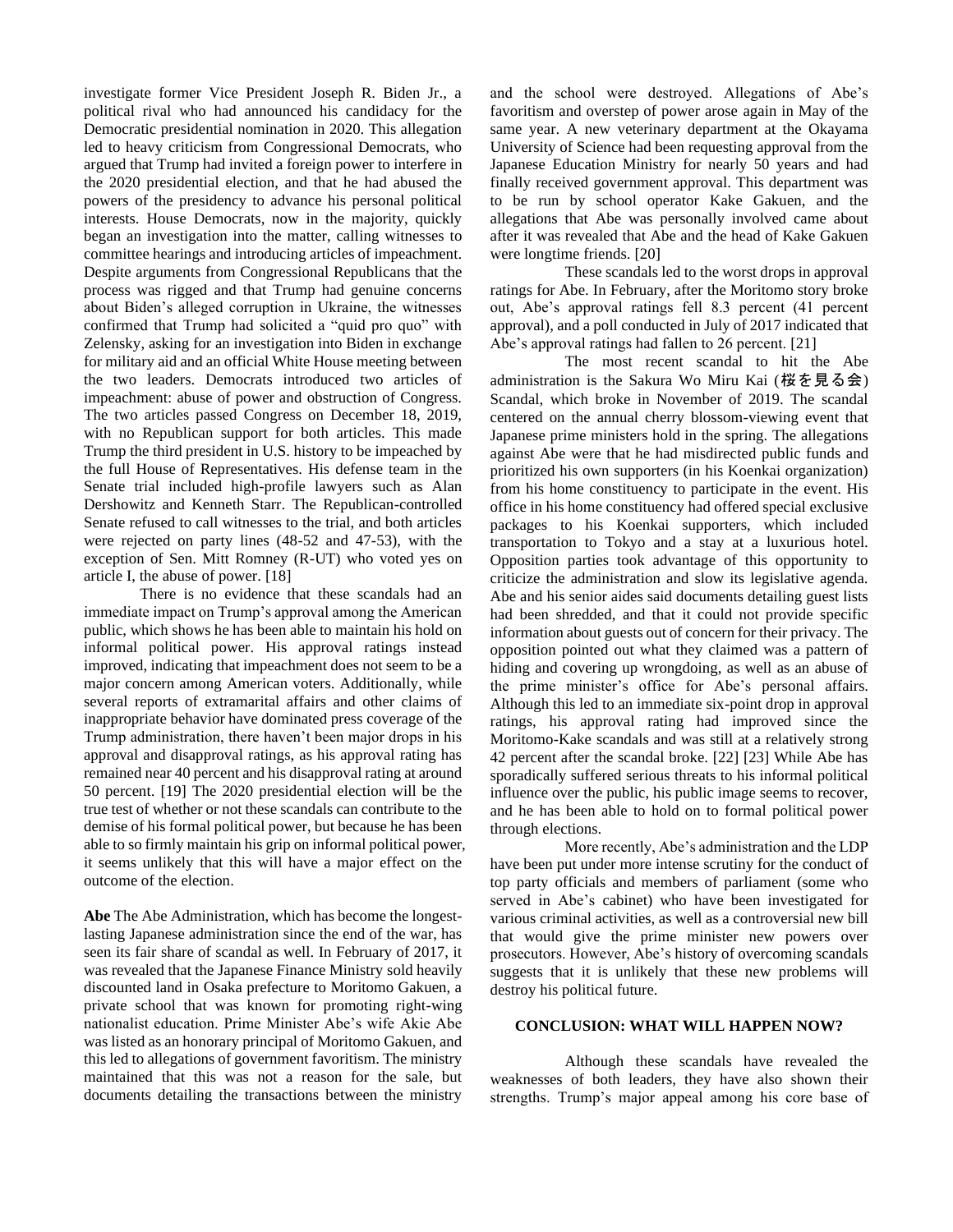supporters is his 'authenticity', a concept that extends to his proclivity towards scandalous behavior. Thus, although some of Trump's behaviors have led to public outrage, this outrage is also what precisely excites Trump's core base. Although Abe has faced serious accusations of abusing the powers of his office, his ability to prevail over these problems and succeed in elections has revealed his ability to hold on to power by stressing the LDP's historical mandate to power (a mandate based on providing economic stability), rather than social issues which place more of a focus on the personal conduct of politicians.

Trump and Abe both lead powerful democracies and economies, and will continue to face critical decisions that will have long-lasting effects. Terrorism, the threat of climate change, and the spread of the novel coronavirus (COVID-19) all illustrate the need for leaders who can unite and gather broad support from the people. Political scandals will most likely not have wide-scale or long-lasting impacts on the political futures of these two leaders, in terms of both formal and informal power. However, there is no doubt that both leaders will both face higher levels of public scrutiny and accountability as the world moves towards a more dangerous era.

#### **REFERENCES**

- [1] "Presidential Election of 1972." *270toWin.Com*, [www.270towin.com/1972\\_Election/.](http://www.270towin.com/1972_Election/)
- [2] History.com Editors. "Watergate Scandal." *History.com*, A&E Television Networks, 29 Oct. 2009, [www.history.com/topics/1970s/watergate#section\\_3.](http://www.history.com/topi)
- [3] Miles, David. "Political Experience and Anti-Big Government: The Making and Breaking of Themes in Gerald Ford's 1976 Presidential Campaign." *Michigan Historical Review*, vol. 23, no. 1, 1997, pp. 105–122. *JSTOR*, www.jstor.org/stable/20173633. Accessed 7 June 2020.
- [4] History.com Editors. "Iran-Contra Affair." *History.com*, A&E Television Networks, 10 Aug. 2017, [www.history.com/topics/1980s/iran-contra-affair.](http://www.history.com/topics/1980s/iran-)
- [5]"1988 Presidential Election Interactive Map." *270toWin.Com*, www.270towin.com/1988\_Election/interactive\_map.
- [6] Beers, Brian. "What Was the Whitewater Scandal?" *Investopedia*, Investopedia, 11 Mar. 2020, [www.investopedia.com/ask/answers/08/whitewater](http://www.investopedia.com/ask/answers/08/whitewater-scandal.asp)[scandal.asp](http://www.investopedia.com/ask/answers/08/whitewater-scandal.asp)
- [7] ["Statistics of the Congressional Election of November 3,](http://clerk.house.gov/member_info/electionInfo/1998election.pdf)  [1998"](http://clerk.house.gov/member_info/electionInfo/1998election.pdf) (PDF). U.S. House of Reps, Office of the Clerk. Retrieved 10 April 2017.
- [8] Abramowitz, Alan I. "It's Monica, Stupid: The Impeachment Controversy and the 1998 Midterm Election." *Legislative Studies Quarterly*, vol. 26, no. 2, 2001, pp. 211– 226. *JSTOR*, www.jstor.org/stable/440200. Accessed 8 June 2020.
- [9] Organization, The Gallup. *Bush Presidency Closes With 34% Approval, 61% Disapproval*, web.archive.org/web/20090119053947/www.gallup.com /poll/113770/Bush-Presidency-Closes-34-Approval-61- Disapproval.aspx.
- [10] Blaker, Michael. "Japan 1976: The Year of Lockheed." *Asian Survey*, vol. 17, no. 1, 1977, pp. 81–90. *JSTOR*, [www.jstor.org/stable/2643443. A](http://www.jstor.org/stable/2643443.)ccessed 13 Mar. 2020.
- [11] Tokumoto, Eiichiro. "Lockheed Scandal 40 Years on: The Downfall of Prime Minister Kakuei Tanaka." *Asia Times*, 17 Feb. 2020, [asiatimes.com/2016/12/lockheed-scandal-](http://asiatimes.com/2016/12/lockheed-scandal-40-years-downfall-prime-minister-kakuei-tanaka)[40-years-downfall-prime-minister-kakuei-tanaka/](http://asiatimes.com/2016/12/lockheed-scandal-40-years-downfall-prime-minister-kakuei-tanaka).
- [12] Johnson, Chalmers. "Tanaka Kakuei, Structural Corruption, and the Advent of Machine Politics in Japan." *Journal of Japanese Studies*, vol. 12, no. 1, 1986, pp. 1–28. *JSTOR*, www.jstor.org/stable/132445. Accessed 7 June 2020.
- [13] "大ブーム「田中角栄」は何がスゴかったのか?: 国内政治." 東 洋 経 済 オ ン ラ イ ン , 3 Nov. 2016, toyokeizai.net/articles/-/141468.
- [14] Nester, William. "Japan's Recruit Scandal: Government and Business for Sale." *Third World Quarterly*, vol. 12, no. 2, 1990, pp. 91–109. *JSTOR*[, www.jstor.org/stable/3992261.](file:///C:/Users/Elizabeth/Downloads/%22http:/) Accessed 13 Mar. 2020.
- [15] Yates, Ronald E. "FOR JAPAN, SCANDAL IS A REAL EDUCATION." *Chicagotribune.com*, Chicago Tribune, 3 Sept. 2018, [www.chicagotribune.com/news/ct-xpm-](http://www.chicagotribune.com/news/ct-x)[1989-02-06-8903030410-story.html.](http://www.chicagotribune.com/news/ct-x)
- [16] Taro, Yayama. "The Recruit Scandal: Learning from the Causes of Corruption." *Journal of Japanese Studies*, vol. 16, no. 1, 1990, pp. 93–114. *JSTOR*, www.jstor.org/stable/132495. Accessed 7 June 2020.
- [17] Sheffield, Matthew. "Trump's Approval Rating Little Changed after Mueller Report." *TheHill*, 24 Apr. 2019, thehill.com/hilltv/what-americas-thinking/440367 trump-approval-rating-little-changed-after-muellerreport.
- [18] O'Key, Sean, and Zachary B. Wolf. "How Each Member of the House of Representatives Voted on Impeachment." *CNN*, Cable News Network, 18 Dec. 2019, edition.cnn.com/interactive/2019/12/politics/houseimpeachment-vote/.
- [19] Jacobs, Emily. "Trump Approval Rating Hits a High Post-Impeachment." *New York Post*, New York Post, 20 Feb. 2020, [nypost.com/2020/02/19/trump-approval-rating](http://nypost.com/2020/02/19/trump-approval-rating-hits-a-high-post-impeachment/)[hits-a-high-post-impeachment/.](http://nypost.com/2020/02/19/trump-approval-rating-hits-a-high-post-impeachment/)
- [20] Author, No. "The Kake and Moritomo Scandals and the Bureaucracy." *The Japan Times*, The Japan, 20 Oct. 2017, [www.japantimes.co.jp/opinion/2017/10/20/editorials/kak](http://www.japantimes.co.jp/opinion/2017/10/20/editorials/kake-moritomo-scandals-bureaucracy/%22%20%5Cl%20%22.XmuDvJMzbs0.) [e-moritomo-scandals-bureaucracy/#.XmuDvJMzbs0.](http://www.japantimes.co.jp/opinion/2017/10/20/editorials/kake-moritomo-scandals-bureaucracy/%22%20%5Cl%20%22.XmuDvJMzbs0.)